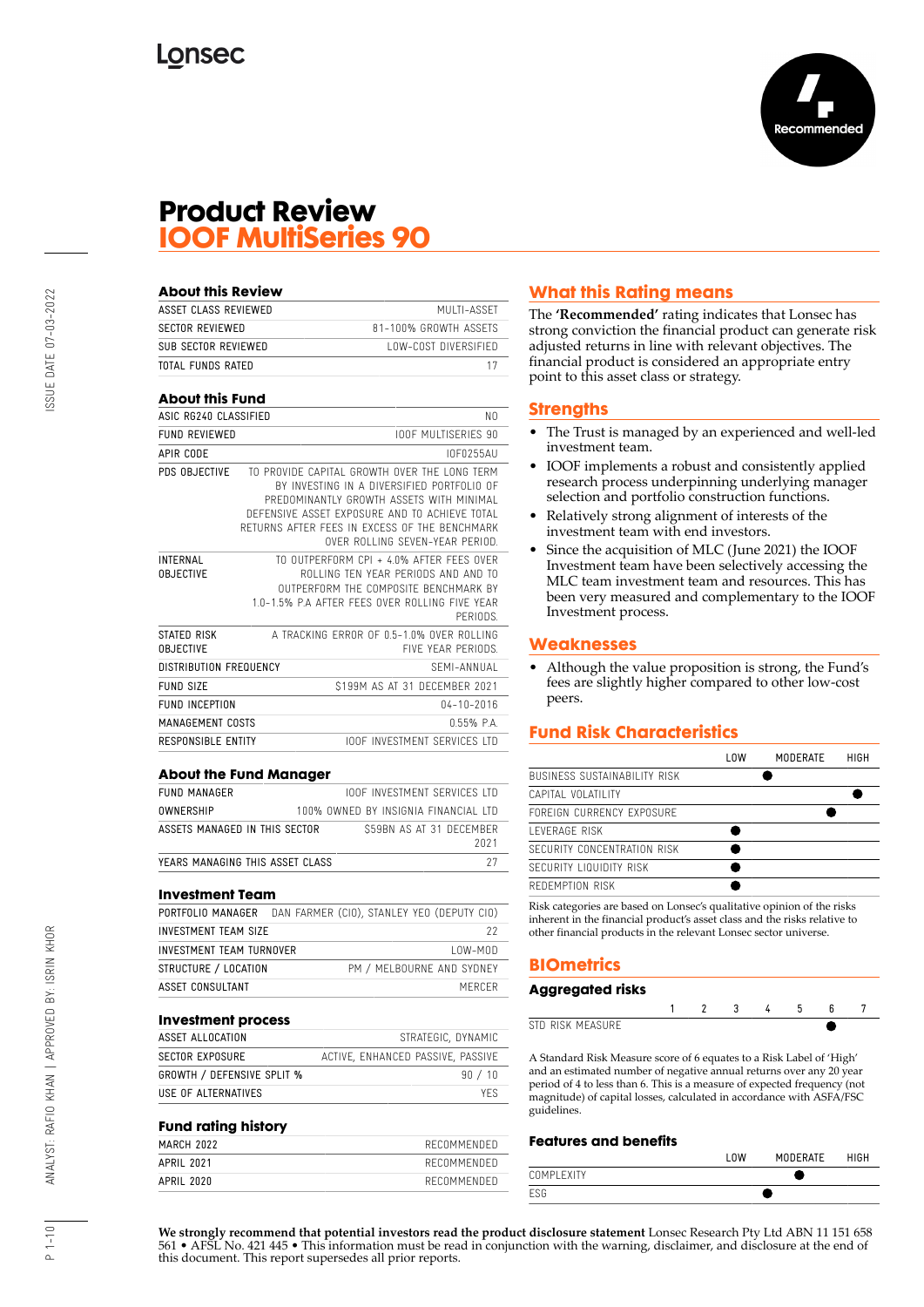# **IOOF MultiSeries 90**

#### **Fee profile**

|                      | l nw | MODERATE | HIGH |
|----------------------|------|----------|------|
| FFFS VS. UNIVERSE    |      |          |      |
| FFFS VS. ASSFT CLASS |      |          |      |
| FFFS VS. SUB-SFCTOR  |      |          |      |

Fee BIOmetrics are a function of expected total fee as a percentage of expected total return.

# **What is this Fund?**

- The IOOF MultiSeries 90 ('the Trust') is a 90%/10% growth / defensive Multi-Manager Fund that has exposure to a broad range of asset classes (including equities, fixed interest, property and alternatives) and employs specialist investment managers to implement active, enhanced passive and passive strategies.
- The Trust is managed by IOOF Investment Services Ltd ('IOOF' or 'the Manager'). IOOF adopts a Multi-Manager investment approach. IOOF's investment philosophy is guided by a number of key principles which have foundations in academic research; active managers can outperform sector benchmarks over the long term, in-depth research and analysis can provide superior insight and provide potential for outperformance, the Strategic Asset Allocation (SAA) decision is the single largest contributor to a portfolio's success, actively (or tactically) moving from the SAA in the short to medium term can be a source of unrewarded risk, and investment style can have a significant impact on performance.
- The Manager seeks to generate returns through SAA, medium term Strategic Tilting and active manager selection. The Trust is constructed to be style neutral.
- As per the PDS dated 30 November 2019, the ongoing annual fees and cost to investors in the Trust includes (a) management fees and costs of 0.55% p.a. which comprise 0.55% p.a. management fee and (b) net transaction costs for the Trust which were 0.10% p.a. for the 12-month period ended 30 June 2021. Transaction costs include explicit (e.g. brokerage, stamp duty, clearing) and implicit (buy/sell spreads in multi-asset) costs of buying and selling underlying assets (like shares or fixed income) and the cost of hedging/protection strategies incurred in managing the Trust. These costs are not paid to the Manager. Some transaction costs may be incurred due to investor activity (e.g. buying securities when new application money flows into the Trust and selling securities to meet Trust redemptions) and these may be recouped via the Trust's buy/sell spreads (an investor activity fee). As at the time of this review, the Trust's buy/sell spreads were 0.07%/0.07% but as these can change frequently depending on market conditions, please refer to the Manager for the latest information.

## **Using this Fund**

**This is General Advice only and should be read in conjunction with the Disclaimer, Disclosure and Warning on the final page.**

- Lonsec notes that the Manager has produced a Target Market Determination (TMD) which forms part of the Responsible Entity's Design and Distribution Obligations for the Fund. Lonsec has collected the TMD that has been provided by the Manager and notes that this should be referred to for further details on the Target Market Summary, Description of Target Market and Review Triggers
- The Trust is a 90% growth based portfolio with minimal exposure to income assets. It has a strong emphasis on maximising capital growth over the long term. Investors should expect high short-term fluctuations in values and a higher chance of capital loss. However, they are prepared to accept this as a trade off in achieving their long-term investment objective.

#### **Suggested Lonsec risk profile suitability**

SECURE DEFENSIVE CONSERVATIVE BALANCED GROWTH HIGH GROWTH

For guidance on appropriate asset allocations and risk profiles, refer to the latest Lonsec Strategic Asset Allocation Review and Risk Profile Definitions on our website.

# **Changes Since Previous Lonsec Review**

- IOOF Holdings Ltd has changed its name to Insignia Financial Ltd. Insignia Financial Ltd will be the new corporate brand for the entire portfolio of brands, including MLC.
- Since the acquisition, there has been no changes to the investment philosophy and/or process
- Within global equities, terminated TT International and appointed Vontobel, Royal London and Vaughan Nelson.
- Within emerging market equities, appointed emerging market managers including Berkeley Street (small cap mandate) and William Blair.
- Within fixed interest, replaced Metrics Credit Partners Senior Loan with Metrics Credit Partners WS Inv Trust.
- Since the acquisition of MLC (June 2021) the IOOF Investment team have been selectively accessing the MLC team investment team and resources. This has been very measured and to complement the IOOF Investment process and manager selection.
- Access to MLC Asset consulting resource JANA. The input from JANA has been limited and complementary to the services received from the IOOF dedicated asset consultants – Mercer.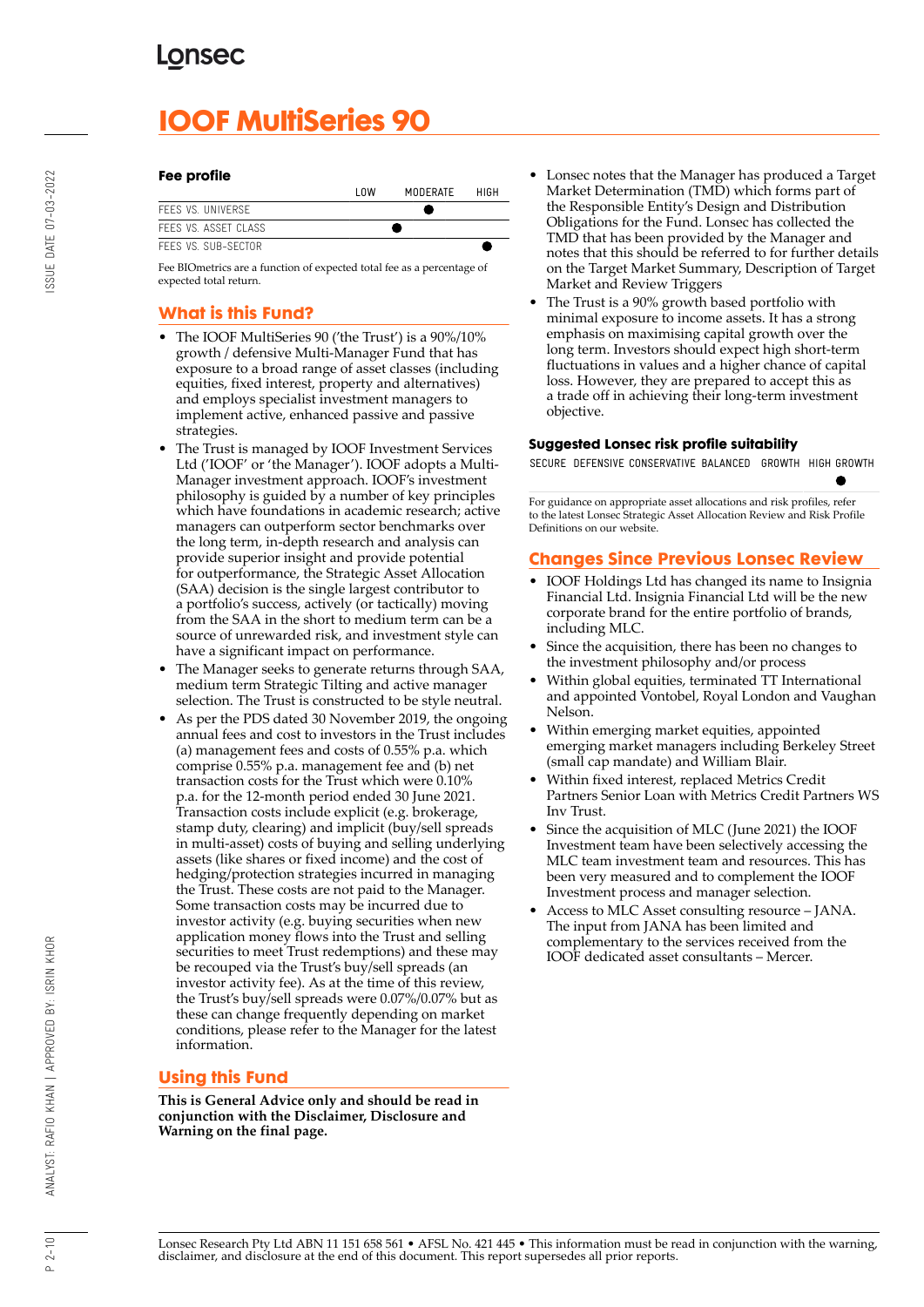# **IOOF MultiSeries 90**

# **Lonsec Opinion of this Fund**

#### **People and resources**

- In May 2021, Insignia Financial Ltd (ASX code: IFL or 'Insignia') completed its transaction agreement with National Australia Bank (ASX Code: NAB) to acquire 100% of the MLC wealth management business. Since this completion, the transaction has finalised and investment resources and personnel have begun working together managing their respective products. There is a wealth of sharing and collaborating when it comes to investment management and this has been additive to both sides. There has been very little disruption to investment process and personnel. Lonsec believes this process was professionally and seamlessly managed, and has resulted in a very smooth transition and ongoing function of both businesses. Reporting lines, roles and responsibilities remain clear and undisrupted.
- The investment team is led by CIO Dan Farmer and further succession planning efforts also saw the appointment of Stanley Yeo as Deputy CIO and Head of Equities. Farmer previously managed the Australian equities portfolios at IOOF, and prior to joining the organisation, was Senior Executive Investments at Telstra Super. Farmer also serves on the IMC. Lonsec believes that Farmer possesses the appropriate experience and skills to lead the team and has navigated changes that has arisen from the MLC/Insignia merger.
- The team consists of 22 people in total, other than Farmer and Yeo. The rest of the team comprise of six heads of asset class/implementation, one head of governance, five portfolio/asset managers, one asset allocation manager, three performance analysts, three implementation analysts and one governance specialist. IOOF does not have resources solely dedicated to managing the diversified Trusts, which are the responsibility of Yeo.
- IOOF relies on the services of an external asset consultant, Mercer when formulating individual strategies. Mercer provides ad-hoc advice and is an important input in terms of formulating strategic asset allocation and strategic tilting. Lonsec views Mercer as well-equipped to provide guidance and advice to the team. Lonsec believes there is a balance to be struck by the Manager when considering advice from Mercer whilst maintaining full discretion over portfolio management decisions. Pleasingly, their working relationship appears collaborative but this will continue to be an area of focus for Lonsec in future reviews.
- The Manager's variable remuneration structure is measured against individual asset sector benchmarks and peer group comparisons and is linked to rolling one and three-year performance periods. Lonsec considers this to be a reasonable alignment with short and medium-term performance, however less so with longer-term objectives in high risk profile funds managed by the team. IOOF allows members of the investment team to receive their bonuses (up to 100% base) in IFL shares. Lonsec views this change positively and believes it promotes further alignment and retention across the team. Lonsec understands the scheme is available to more senior investors Farmer and Yeo have additional locked-up

periods for three years with respective tenure and performance hurdles in place.

#### **Asset allocation**

- IOOF has a clearly defined SAA process that is segregated into three primary steps: 1) Develop risk and return estimates and ensure they are consistent with the Trust's guidelines, 2) Stress test the predefined asset allocation under various different scenarios, 3) Implement the desired allocation across the portfolio. Lonsec believes the overall SAA process is reasonably intuitive, and not unlike peers in this sector.
- IOOF also employs a 'Strategic Tilting' framework whereby occasional deviations from long term SAA are made when the Manager views markets to be at extremes of mispricing. Lonsec is supportive of this approach, believing it may provide a basis for improving the risk/return outcome for investors. Furthermore, Lonsec is encouraged by IOOF introducing dedicated resourcing to the asset allocation process.
- In recent years, Lonsec has noticed a more concerted effort to conduct more regular reviews of the static SAA benchmarks. Lonsec has been supportive of this effort, as the active approach to SAA provides not only a source of value add (or loss minimisation in down markets) but also encourages innovation (potential asset classes and strategies), free thought and more timely adoption of market innovations and emerging trends.
- In February 2021, the Manager undertook its SAA review with Mercer and no changes were made. Of note, the SAA review with Mercer is conducted every three years and every other year the SAA review is conducted by internally.

## **Research approach**

- IOOF's research process integrates both quantitative and qualitative factors. The quantitative process is used to establish specific risk/return objectives at both the Trust and sector level and also to assist in screening, modelling and identifying managers that in aggregate have the attributes to construct a blended portfolio to meet a specific return and risk target. Overall, Lonsec considers IOOF's manager research process to be detailed and transparent.
- IOOF's research process aims to establish a narrow universe of funds that have been filtered by various criteria including IOOF's house views on suitable styles of managers for given asset classes and managers rated highly by Mercer. While Lonsec has a positive view of the depth and breadth of Mercer's domestic and global manager coverage, Lonsec is mindful of increased turnover within Mercer's Manager Research Boutique (MRB) over recent years. Combined with IOOF's sector specialist model, Mercer's MRB has allowed the Manager to undertake research across a broader range of underlying managers and strategies. Stability at Mercer will be important to IOOF and the Fund's management.
- Pleasingly, IOOF has a well-developed list of designated back-up managers in the event of an adverse scenario eventuating (i.e. key Portfolio

 $P_3 - 10$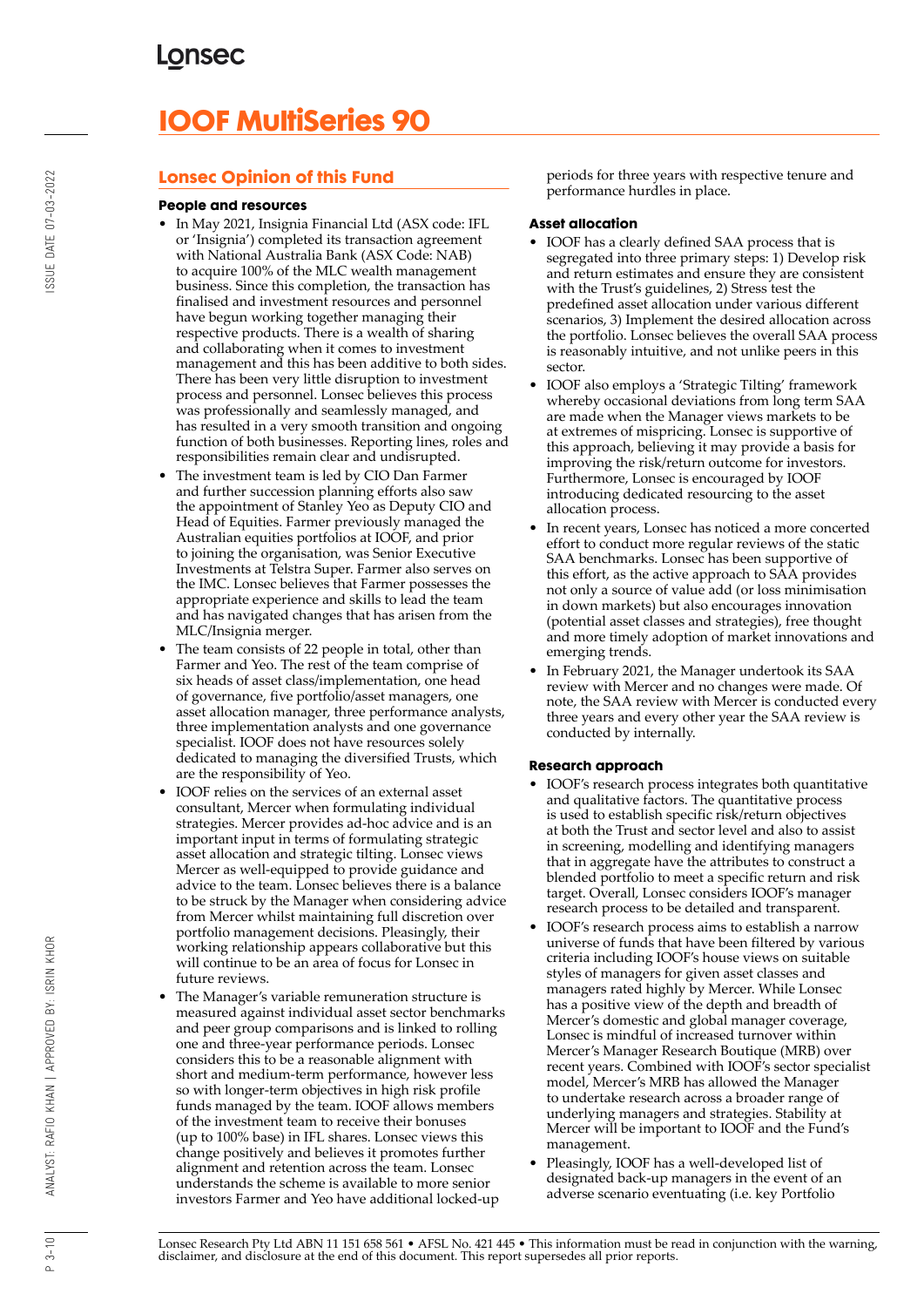# **IOOF MultiSeries 90**

Manager departing). Lonsec looks favourably on multi-manager strategies having well-formulated contingency plans, believing it to be consistent with industry 'best practice'.

## **ESG Integration**

- The Manager has articulated a commitment to the integration of ESG within their investment process with evidence of a policy framework and public positioning. The ESG policy is freely available on the firm's website. Overall Lonsec views the strength of this commitment to be in-line with peers.
- The level of disclosure with respect to the Manager's proxy voting policy and voting outcomes is in-line with peers with a limited policy framework. While reporting on voting decisions is publicly available, the reporting is lagging peers.
- The Manager does not provide any details on engagement policy or engagement outcomes.
- There is clear evidence of ESG incorporation when selecting a manager. Elements of ESG are visible throughout the product design process. Highlevel monitoring of ESG characteristics at manager level is evident. Overall ESG integration within the investment process is in-line with peers.
- The lead portfolio manager demonstrates an ability to engage on broad ESG topics and the Manager has a systematic approach to track engagement outcomes.
- ESG is integrated across majority of the portfolio. The Manager has an observable approach to performing detailed look-through ESG analysis of underlying holdings.
- Overall, on a peer relative basis, Lonsec considers the overall level of ESG integration within the Fund to be LOWMOD.

## **Portfolio construction**

- IOOF's portfolio construction process is largely dependent on its desired level of volatility, its macroeconomic assessment of markets and its underlying manager research effort. Initially, individual sector specialists are responsible for constructing their individual sleeves of the portfolio, with an optimisation process taking place separately at the headline fund level.
- Pleasingly the Manager has opted to diversify its underlying exposures across a wide array of individual asset classes, notably, equities, fixed interest, listed and unlisted property and alternatives. Lonsec looks favourably on multi manager offerings diversifying their underlying asset class selection, believing it can promote a wider source of alpha generation.
- Lonsec views positively the inclusion of factor-based and active investment managers in the Trust's lineup, as it reflects the Manager's investment philosophy that combines active management to provide optimal returns in the long term and passive management to lower costs and lower active risk in certain asset classes that are efficient or homogeneous in nature.
- Lonsec considers it necessary to have a robust compliance culture and well-integrated back office infrastructure to adequately manage internal mandates (i.e. Quant Plus). In this regard, Lonsec believes IOOF is capable of managing these mandates but will continue to reassess this in future review.

#### **Risk management**

- Lonsec has been sufficiently comfortable with the appropriately structured risk management functions embedded within the investment process. While continually evolving, the Manager has integrated compliance systems which enable underlying mandates to be implemented to ensure compliance with their predefined guidelines.
- Underlying managers are typically accessed via separately managed accounts enabling IOOF to tailor mandates to its requirements, e.g. maximum stock bet limits or maximum cash holdings. Lonsec considers this a positive structure as it can facilitate tighter portfolio construction, better product design control, the opportunity for better pricing, improved tax efficiency for investors and the ability to manage implementation and transitions more efficiently.
- IOOF closely monitors manager portfolios and weightings on a daily basis and investigates daily any excess return outliers exceeding the 99% confidence level. In Lonsec's opinion, ongoing mandate monitoring is very important within the Multi-Manager structure, as it is just as critical for underlying managers to be adhering to their investment process as it is that the process be of high quality.
- The Product Operational Accounting and the Office of the Responsible Entity undertakes operational due diligence on potential investment managers and undertakes annual reviews of the operational risks associated with employed managers. Lonsec views this positively as it reduces the workload of Portfolio Managers and improves specialisation.
- The team is continuing to improve the transparency of the underlying portfolios, and have added these portfolios into Bloomberg PORT and FactSet.

## **Performance**

- The Trust targets a return in excess of CPI+4.0% p.a. after fees over ten years.
- Over the three and five year periods to January 2022, the Fund returned 10.7% p.a. and 9.4% p.a. respectively. This is slightly lower than the peer median.
- The Fund's volatility is lower than the peer median across various time frames and has recorded better Sharpe Ratios than the peer median as well. The Fund's drawdown profile is similar to the peer group, but lower in terms of worst drawdown.
- The Fund has underperformed the Lonsec 90% Growth Index across most time frames, including three and five years.

## **Overall**

• Lonsec has maintained the Trust's **'Recommended'** rating following its most recent review. The rating reflects the high regard and conviction for the experience and calibre of the investment team. The rating is also underpinned by Lonsec's positive view of the Trust's robust and repeatable investment process. Notably, the increased resourcing post integration of the OnePath P&I team provides further depth of expertise within investment management, asset allocation and risk management.

Lonsec Research Pty Ltd ABN 11 151 658 561 • AFSL No. 421 445 • This information must be read in conjunction with the warning, disclaimer, and disclosure at the end of this document. This report supersedes all prior reports.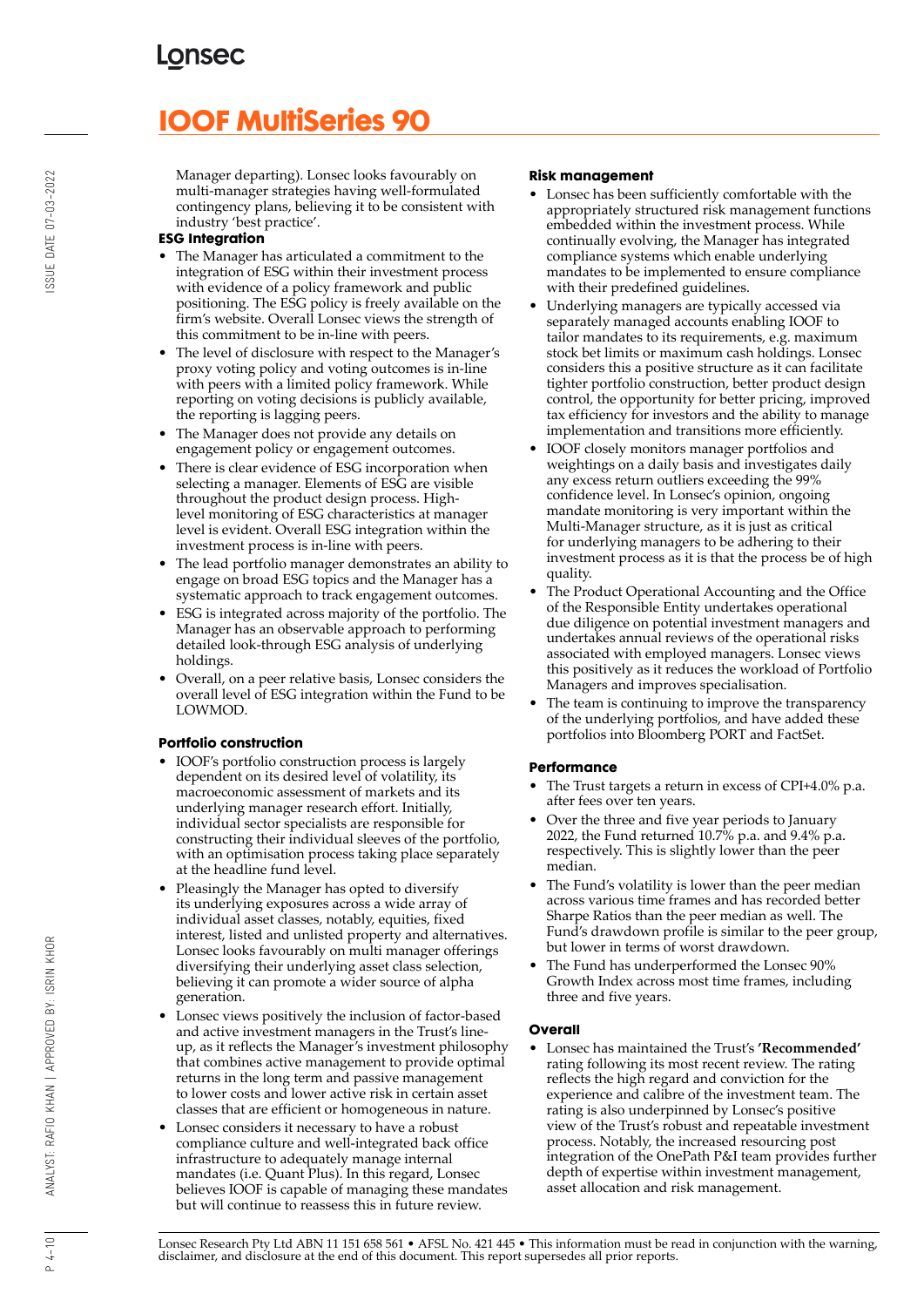# **IOOF MultiSeries 90**

• In addition, Lonsec will be closely monitoring the progress of the MLC Wealth acquisition and its impact on the investment team and Trust performance.

## **People and Resources**

#### **Corporate overview**

Insignia Financial Ltd ('Insignia') is a wealth management company offering products and services across; financial advice and distribution, portfolio and estate administration and investment management. Insignia is listed on the Australian Stock Exchange (ASX code: IFL.) As at 31 December 2021, Insignia had \$325.8bn in Funds Under Management and Administration.

These services are operated through a suite of brands including; IOOF, Shadforth, Lonsdale, Bridges Financial Services, Consultum Financial Advisers, M3 Financial Services, RI Advice, Australian Executor Trustees.

#### **Size and experience**

|                     |                                                                      | <b>EXPERIENCE</b><br>INDUSTRY / |
|---------------------|----------------------------------------------------------------------|---------------------------------|
| <b>NAME</b>         | POSITION                                                             | <b>FIRM</b>                     |
| DANIFI FARMER       | CIO.                                                                 | 26/12                           |
| STANI FY YFO        | HEAD OF FOUITIES AND<br>DEPUTY CIO                                   | 22/11                           |
| MANISH UTREJA       | PORTEOLIO MANAGER<br>SMART CHOICF AND<br><b>HEAD OF ALTERNATIVES</b> | 22/2                            |
| SIMON GROSS         | HEAD OF PROPERTY                                                     | 42/18                           |
| MARK D'ARCY-BFAN    | ASSFT MANAGER                                                        | 36/3                            |
| OSVALDO ACOSTA      | HFAD OF FIXED<br><b>INTEREST ASSETS</b>                              | 21/5                            |
| MARK NORDIO         | SENIOR MANAGER -<br><b>FIXED INTEREST ASSETS</b><br>AND STRATEGY     | 28/2                            |
| PAUL CRISCI         | PORTFOLIO MANAGER<br>(AUSTRALIAN EQUITIES)                           | 22/4                            |
| <b>I IAM WILSON</b> | PORTFOLIO MANAGER<br>(GLOBAL EQUITIES)                               | 18/2                            |
| <b>KERRY DUCF</b>   | <b>HFAD OF ASSFT</b><br>ALLOCATION                                   | 34/2                            |
| SIDNEY CHONG        | ASSET ALLOCATION<br>MANAGFR                                          | 31/2                            |

The investment team is further supported by Head of Investment Execution Rhodri Payne and Head of Portfolio Implementation David Djukanovic who has three additional members in his team.

The investment team conducts qualitative and quantitative research and provides overall data support and recommendations to the six-member Investment Management Committee ('IMC'). The IMC ultimately considers and approves asset allocation decisions and manager appointments.

The IMC meets bi-monthly or more frequently if required, and comprises of Anthony Hodges (Chairman and External Member), Denise Allen and Mary-Anne Nunan (External Members). Daniel Farmer (CIO), Stanley Yeo (Deputy CIO) and Manish Utreja (Head of Alternatives). Osvaldo Acosta has been appointed as Secretary.

Back-office functions are performed by Insignia's Investment Operations Team. Compliance monitoring, custody, unit pricing, registry and financial reporting functions are outsourced to various parties including Insignia and BNP Paribas; while transition management and implementation are performed by a panel of transition managers including Citi, Macquarie, UBS and State Street.

#### **Remuneration**

The investment team is rewarded with a combination of base salary and variable bonus. 70% of the bonus is assessed on fund performance relative to the relevant peer group over one and three year periods, with the other 30% awarded on qualitative factors such as team contribution and client servicing. Members of the investment team may choose to receive their bonus (up to 100% of the base salary) in IFL shares.

#### **Asset consultant**

IOOF has appointed Mercer as its primary external asset consultant since July 2017. The Manager will seek Mercer's consultancy services when performing due diligence on prospective and currently appointed underlying managers, designing neutral benchmarks, stress testing and performing various other risk management functions. Mercer will also provide strategic tilting advice.

## **Asset Allocation**

#### **Strategic asset allocation**

IOOF conducts a formal review of this Trust's SAA on an annual basis. The SAA decision is the single largest contributor to a portfolio's success and is critical for linking the Trust's objectives to investment opportunities. The Manager broadly identifies this process as having two stages. The first involves deciding the broad asset class exposure (core assets). The second stage involves deciding performance enhancing exposures (sub-sectors of core assets and illiquid assets). The process combines both qualitative and quantitative inputs and leverages the resources of Mercer.

IOOF utilises the Mercer Capital Market Simulator, a forecasting and simulation model which allows the integration of multiple global economies, granular analysis on fixed interest assets and rigorous testing of asset models. Mercer's SAA process also involves the Global Portfolio Toolkit, which undertakes risk-based scenario analysis.

Having identified an asset allocation that broadly meets the Trust's objectives, stress testing is applied to review performance under various macroeconomic conditions. This includes different inflationary and GDP environments, as well as extreme equity market simulations. This quantitative input is overlayed with IOOF's qualitative judgement, allowing the Manager to impart their views on the SAA.

The SAA is set from a long term perspective and reviewed on a periodic basis to ensure it remains appropriate. Peer group considerations are taken into account when setting the SAA, however other factors such as potential asset classes are also considered. The following table summarises the current benchmark asset allocations and the bands in which TAA can be implemented.

 $P 5 - 10$ 

ANALYST: RAFIO KHAN | APPROVED BY: ISRIN KHOR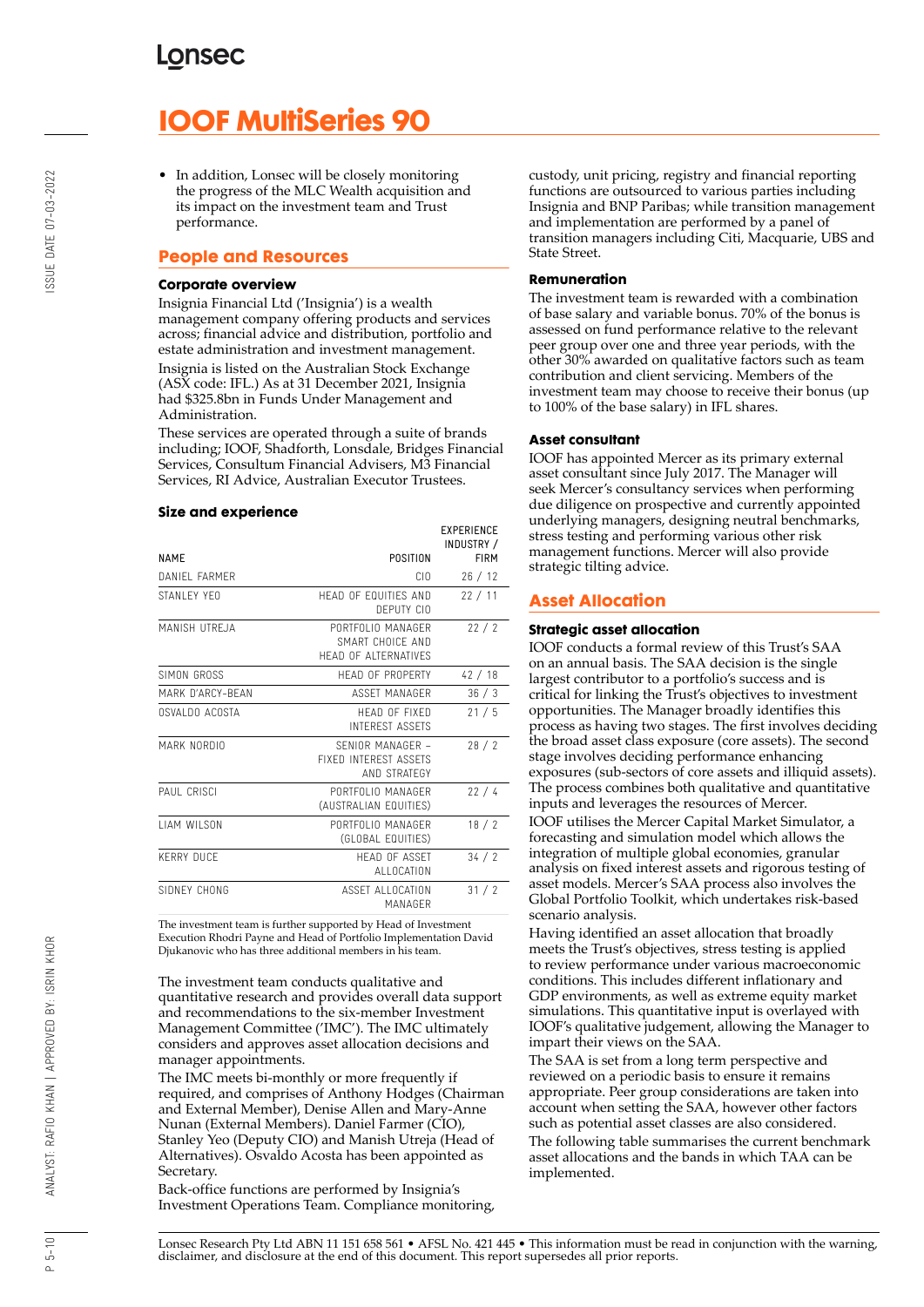# **IOOF MultiSeries 90**

#### **Asset allocation**

| ASSET CLASS                            | SAA<br><b>BENCHMARK</b> | MIN   | MAX | <b>CURRENT</b><br>ALLOCATION |
|----------------------------------------|-------------------------|-------|-----|------------------------------|
| AUSTRALIAN EQUITIFS                    | 29%                     | 15%   | 40% | 28.7%                        |
| GLOBAL FOUITIES                        | 37%                     | 25%   | 50% | 36.2%                        |
| AUSTRALIAN PROPERTY                    | 7%                      | 0%    | 25% | 2.1%                         |
| GLOBAL PROPERTY                        | 3%                      | $0\%$ | 25% | 2.9%                         |
| DIRECT PROPERTY                        | 6%                      | 0%    | 25% | 4.3%                         |
| DIVERSIFIED FIXED INTERFST             | 9%                      | 0%    | 20% | 7.0%                         |
| AI TERNATIVES                          | 13%                     | 0%    | 25% | 17.5%                        |
| CASH & SHORT-TFRM<br><b>SECURITIES</b> | $1\%$                   | 0%    | 15% | 1.4%                         |
| AS AT 31 DECEMBER 2021                 |                         |       |     |                              |

#### **Tactical/Dynamic asset allocation**

IOOF believes that traditional TAA (comprising a small number of asset class decisions) can be a source of unrewarded risk to investors. As such, IOOF engages in 'Strategic Tilting', or Dynamic Asset Allocation (DAA), whereby occasional deviations from SAA can be made when markets are at extremes. This approach is based on the Manager's view that occasionally, markets exhibiting periods of extreme over and undervaluation present opportunities to buy assets cheaply or reduce risk by selling assets that are overvalued. This is distinct from TAA, as it specifically aims to capture the price adjustment associated with long-term mean reversion. Strategic tilting decisions will have regard for a wide range of information sources, including inputs from Mercer, monitoring of hedge funds, and market material from external research houses, investment banks and brokers.

## **Research Approach**

#### **Overview**

IOOF's integrated quantitative and qualitative investment process aims to establish a narrow universe of funds that have been filtered by various criteria including IOOF's house views on suitable styles of managers for given asset classes and managers rated highly by Mercer. Qualitative research then focuses on the firm's background and history, the key people and resources, investment style and strategy, portfolio construction, and constraints.

#### **Screening of Managers**

IOOF places a strong emphasis on active risk budgeting when in the Portfolio Construction process, and therefore identifies the type of managers / mandates required to fulfil particular roles within the available tracking error budget. As such, managers who would be unlikely to fulfil a certain role within the portfolio will be screened out. This approach allows IOOF to minimize the universe of products to a manageable size rather than considering all available managers in each asset class. For example, IOOF's house view on Australian equities is that well-resourced active managers, with strong alignment of interest between investment staff and investors with relatively low funds under management, are most likely to outperform, and so will dedicate the research effort to these types of managers as opposed to the entire Australian equity universe.

IOOF also has access to Mercer's Global Investment Manager Database ('GIMD') to enhance the scope of their research capability and as an additional filtering tool to identify the most suitable funds. GIMD is an online database that encapsulates information ranging from manager research notes, historical performance statistics, ideas emerging in other markets, and economic research on approximately 5,300 managers and 26,000 funds.

Typically, IOOF will focus its research on managers rated B+ or higher by Mercer. However, the discovery of managers may be sourced through any source including Mercer, directly by IOOF, through existing networks and contacts with other industry participants, such as managers, consultants or superannuation plan operators. The IOOF investment team are encouraged to have a wide opportunity set for investment ideas.

#### **Research focus**

The list of potential managers identified as research priorities by the screening process will then be subject to additional independent research by the IOOF team before they can be included in a portfolio. This 'double' layer of manager research typically ensures that final funds in the portfolios have undergone a rigorous review process.

IOOF undertakes a mix of both qualitative and quantitative research. From a qualitative perspective, IOOF considers factors such as the firm's background and history, financial position, the calibre of key decision makers and the depth of available resources, investment strategy and style, idea generation and portfolio construction processes and implementation constraints. The types of quantitative analysis conducted will include various types of performance, return and style based analytics and various types of portfolio holdings based attribution, and risk factor analytics.

## **Portfolio Construction**

#### **Overview**

IOOF's primary objective with respect to the determination of manager weightings is to achieve a style neutral portfolio free from any undesired systematic style, capitalisation or other factor biases relative to the relevant benchmark. Manager weightings are also determined via an assessment of contribution to total active risk to ensure no one manager has a disproportionate expected contribution. However, a manager's contribution to total active risk is not considered in isolation but with reference to the correlation of its excess returns with other managers and the objective of the product.

To summarise the actual portfolio construction process, in the first instance, active risk and return targets are set for the Trust's risk profile. The tracking error or risk budget is then apportioned between allowable asset classes based on IOOF's house views of the available risks and opportunities. Finally, managers are selected and blended to fill the risk budget, with each manager's contribution to risk being commensurate with their expected contribution to the alpha target. The number and style of managers within each asset class are also pre-determined according to IOOF's house view.

Manager blending is conducted following both qualitative and quantitative assessments. Qualitative analysis includes a comparison analysis of each manager and the diversification benefits they offer. Quantitative analysis includes factors such as; correlation, historical

 $P 6 - 10$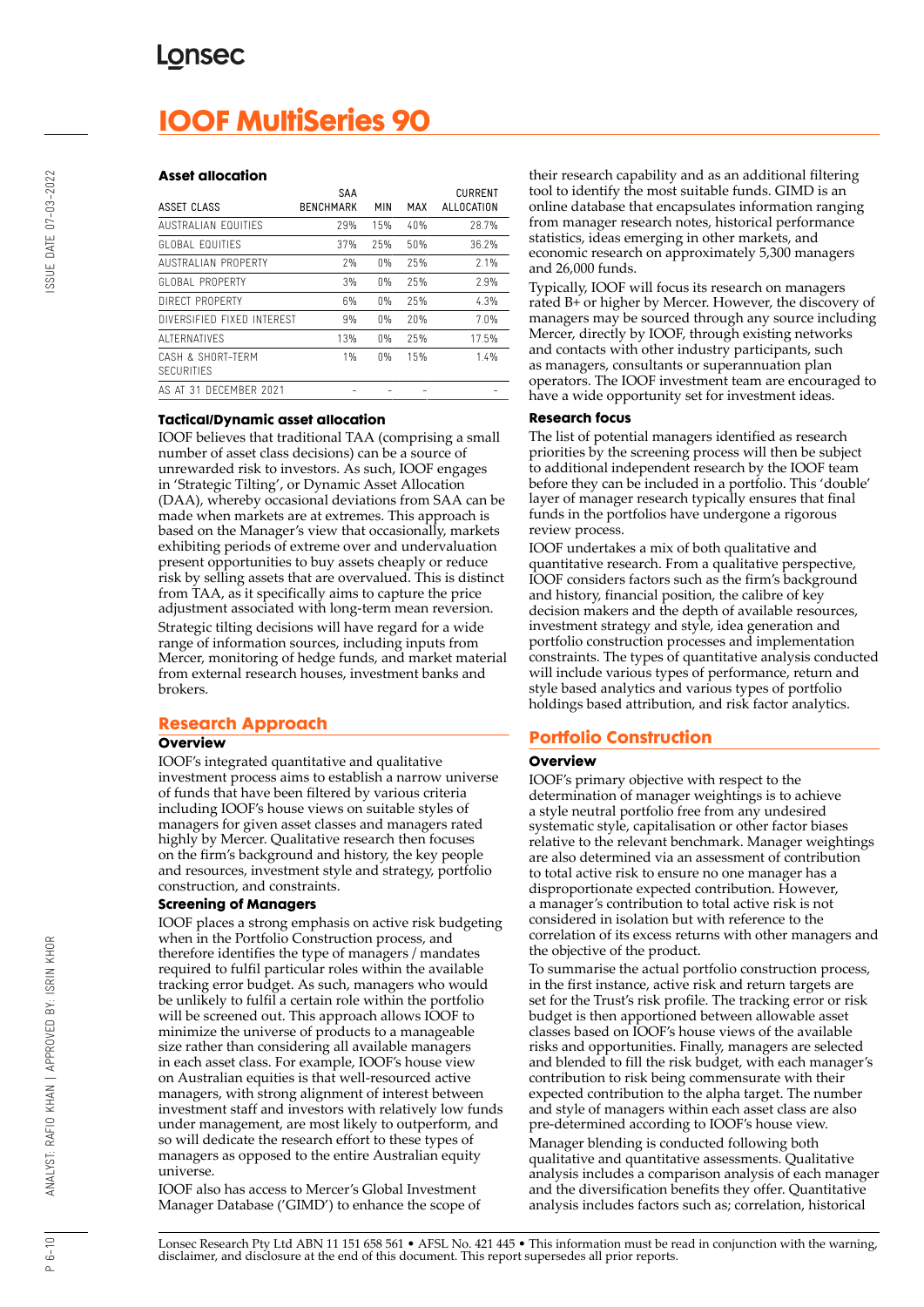# **IOOF MultiSeries 90**

returns, style biases, capitalisation analysis, regression analysis and various risk analytics.

Prior to submitting a manager recommendation to the IMC, the recommendation is peer-reviewed by the Investment Manager Peer Review Group. This group consists of senior investment professionals (Chief Investment Officer and Portfolio Managers) that are ultimately responsible for the review of manager proposals before being formally considered by the IMC. This ensures any manager proposal to the IMC has been peer-reviewed as a means of quality control and to minimise individual bias and subjectivity. It is also a means to consider the manager proposal in a total portfolio context.

## **Underlying manager allocation**

The following summarises the underlying managers within the Trust as at 31 December 2021. Consistent with IOOF's aim of broad style neutrality, there is a selection of managers with varying investment styles within each asset class.

#### Australian equities

- Acadian Asset Management
- IOOF QuantPlus
- Northcape Capital
- Quest Asset Partners
- Northern Trust
- AllianceBernstein
- Global equities
- Challenger Index Plus/Enhanced
- Alphinity
- Brown Advisory Limited
- Vontobel
- Royal London
- Vaughan Nelson
- Neuberger Emerging
- TT emerging
- Berkeley Street emerging
- William Blair emerging
- Australian Property

• Macquarie Investment Management Global Property

- Macquarie Investment Management Direct Property
- IOOF Investment Services Ltd
- **Alternatives**
- **Invesco**
- Macquarie Investment Management
- Metrics Credit Partners
- AllianceBernstein

## Australian fixed interest

- Janus Henderson Global Investors
- Metrics Credit Partners
- Ardea

#### • Western Asset Management Global fixed interest

- Brandywine Global Investment Management
- Invesco
- Stone Harbor EM Debt
- Western Asset Management

## Cash and short-term securities

• IOOF Investment Services Ltd

## **Risk Management**

## **Risk limits**

All underlying managers are subject to constraints as specified in an investment management agreement. Most underlying managers are accessed via separately managed accounts. This enables IOOF to tailor mandates to its requirements, for example, maximum stock bet limits or maximum cash holdings.

The risk tools employed by IOOF include Bloomberg and FactSet. Risk analysis is also completed by Mercer, whenever a change to the portfolio is proposed.

#### **Risk monitoring**

The IOOF investment manager monitoring process consists of a number of prescribed stages. This includes the review of monthly investment reports, review of quarterly manager questionnaires, formal quarterly manager interviews, quarterly manager review notes, ongoing quantitative performance analytics, and ongoing review of external research. Quarterly Manager Questionnaires cover not only risk and performance but also any changes or developments in people or process. Formal manager interviews (and site visits where practical) are also conducted on an ad-hoc basis where required.

Manager weightings are monitored on a daily basis and are re-balanced on an ongoing basis using cashflows. Using cashflows in this way means that active rebalancing of the portfolio is rarely required which minimises turnover and transaction costs / tax implications.

Product Operational Accounting and the Office of the Responsible Entity works with the Investment Team to review and assess the operational capabilities of all manager appointments.

This team also monitors, reviews and assesses the operational risks associated with employed Investment Managers on an annual basis.

Operational due diligence includes a review of the systems, policies, processes and resources managers have in place to monitor and manage operational risk exposures. Reviews typically focus on the below areas:

- Professional indemnity insurance
- Auditing Practices (with reference to GS007 requirements)
- Organisational structures
- Business Continuity Management
- Policy Summaries
- Risk Management Approaches
- Investment Compliance
- Breaches & Incidents

 $P 7 - 10$ 

BY: ISRIN KHOR

ANALYST: RAFIO KHAN | APPROVED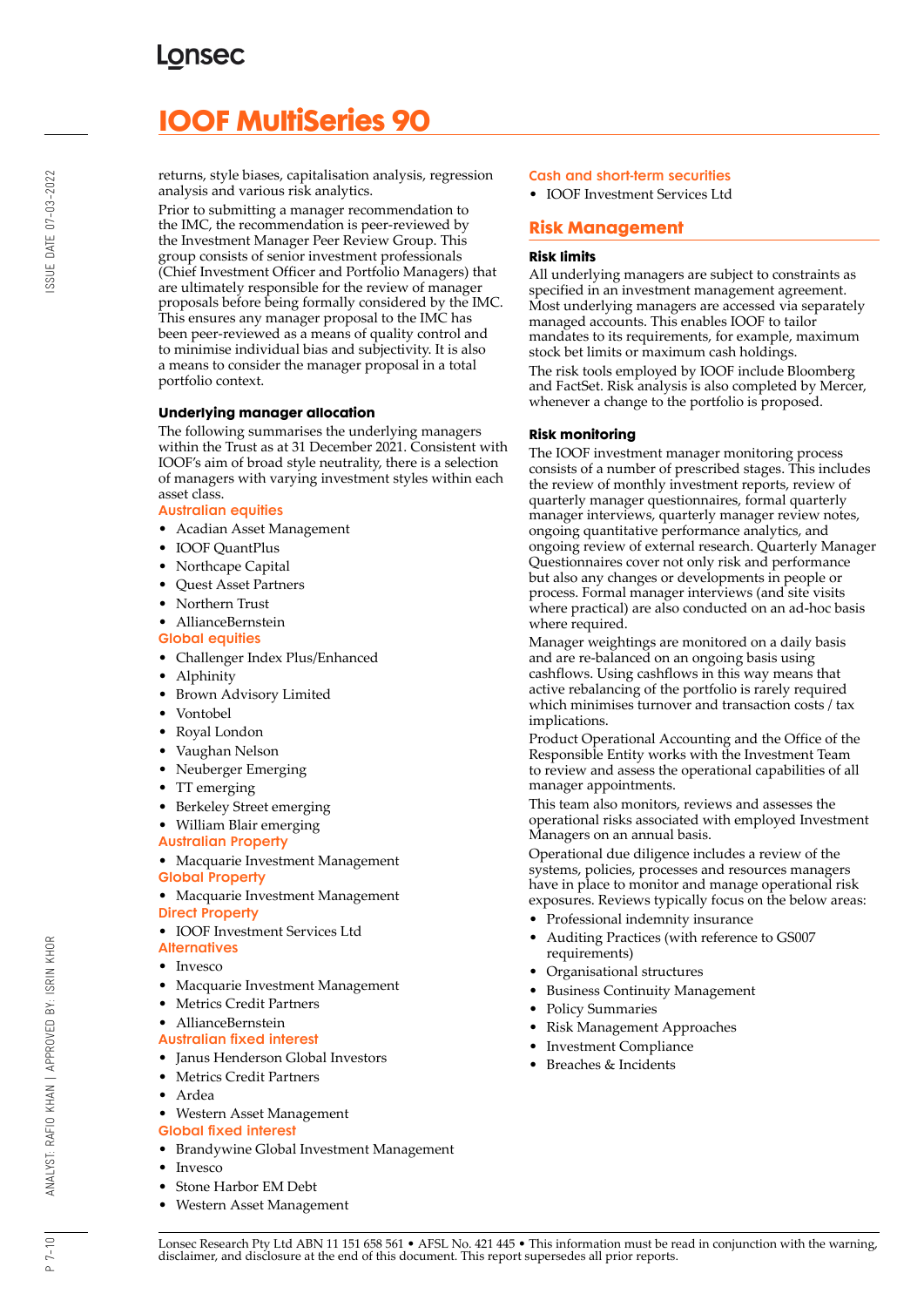# **LONSEC**

# **IOOF MultiSeries 90**

#### **Implementation**

Portfolio allocations are monitored daily and rebalanced as necessary (subject to a tolerance range of +/-3% at the asset class level and +/-5% at the manager level). Cashflows are actively used to rebalance the portfolio on an ongoing basis, so the tolerance bands are rarely breached. Cashflows are allocated using a proprietary cashflow management system which allows for straight through processing to underlying managers. External transition managers are appointed from a panel at 'arms length' to ensure that objectivity is maintained. Custody, unit pricing, registry and financial reporting functions are outsourced to various parties including IOOF and BNP Paribas.

#### **Currency management**

The Manager has discretion in what portion of its underlying portfolio will be hedged back to the Australian Dollar. Consequently, returns will often be partially affected by movements in the Australian Dollar versus other currencies globally.

Currency hedging will typically take place within the underlying mandates, with the exception of the global equities asset class where currency hedging is undertaken via an overlay on the aggregate portfolio.

## **Risks**

**An investment in the Trust carries a number of standard investment risks associated with investment markets. These include economic, market, political, legal, tax and regulatory risks. Investors should read the PDS before making a decision to invest or not invest. Lonsec considers the major risks to be:**

#### **Market risk**

Investment returns are influenced by the performance of the market as a whole. This means that investments can be affected by things like changes in interest rates, investor sentiment and global events, depending on which markets or asset classes you invest in and the timeframe you are considering.

#### **Security and investment-specific risk**

Within each asset class and each fund, individual securities like mortgages, shares, fixed interest securities or hybrid securities can be affected by risks that are specific to that investment or that security. For example, the value of a company's shares can be influenced by changes in company management, its business environment or profitability. These risks can also impact on the company's ability to repay its debt.

#### **Currency risk**

Investments in global markets or securities which are denominated in foreign currencies give rise to foreign currency exposure. This means that the value of these investments will vary depending on changes in the exchange rate.

#### **Other risks**

Please refer to the Trust's PDS for more details on items identified by the Responsible Entity and Manager including Liquidity Risk, Counterparty Risk, Legal and Regulatory Risk.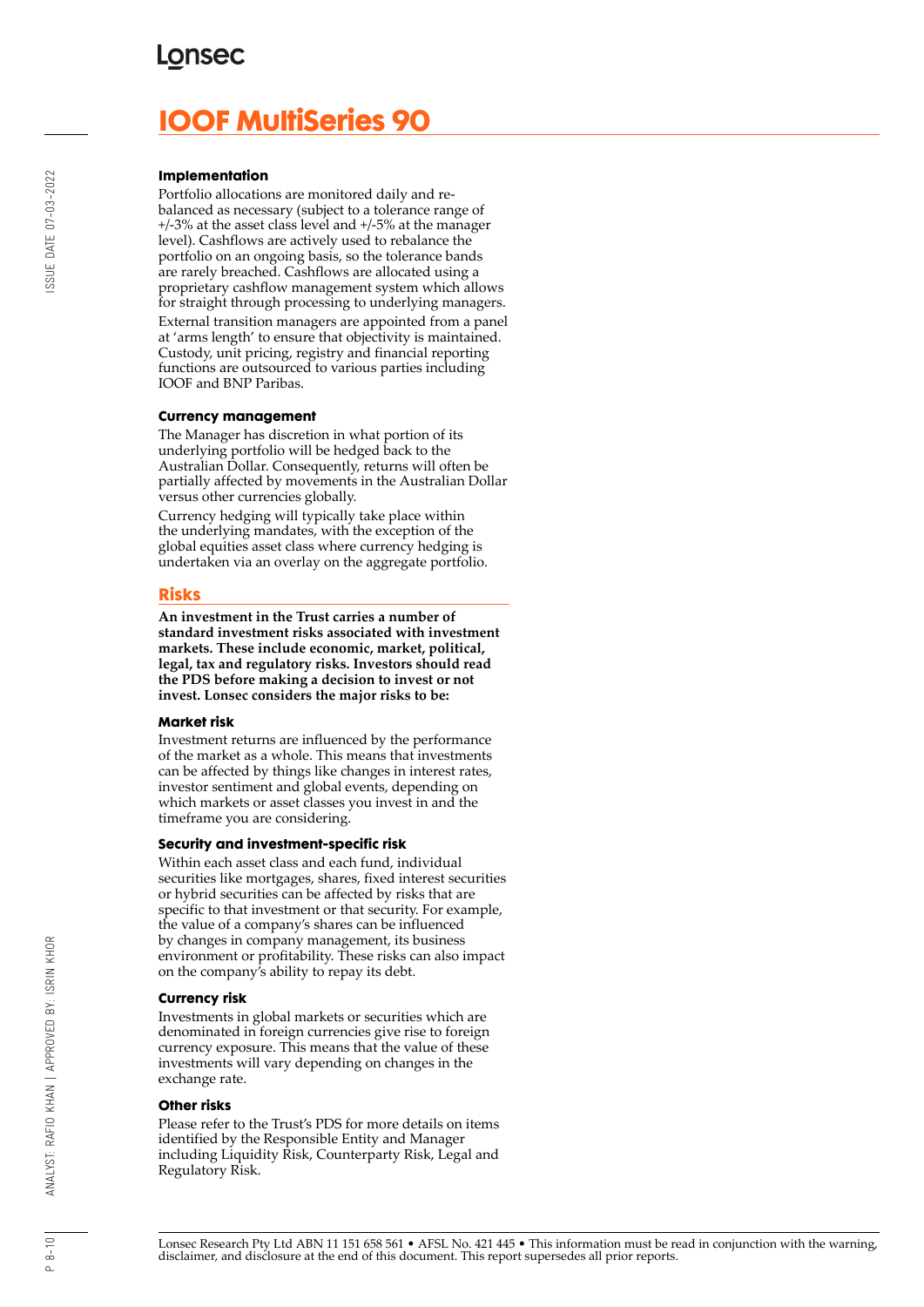# **IOOF MultiSeries 90**

# **Quantitative Performance Analysis - annualised after-fee % returns (at 31-1-2022)**

#### **Performance metrics**

| נטוושוועט ווערוויטוו        |             |             |             |             |             |             |          |             |
|-----------------------------|-------------|-------------|-------------|-------------|-------------|-------------|----------|-------------|
|                             | 1 YR        |             | 2 YR        |             | 3 YR        |             | 5 YR     |             |
|                             | <b>FUND</b> | PEER MEDIAN | <b>FUND</b> | PEER MEDIAN | <b>FUND</b> | PEER MEDIAN | FUND     | PEER MEDIAN |
| PERFORMANCE (% PA)          | 13.41       | 13.97       | 6.55        | 7.14        | 10.74       | 11.35       | 9.44     | 9.94        |
| STANDARD DEVIATION (% PA)   | 6.59        | 7.73        | 11.81       | 14.74       | 10.22       | 12.95       | 8.71     | 11.10       |
| EXCESS RETURN (% PA)        | $-1.11$     | $-0.54$     | $-0.43$     | 0.09        | $-1.11$     | $-0.49$     | $-1.11$  | $-0.61$     |
| OUTPERFORMANCE RATIO (% PA) | 50.00       | 50.00       | 50.00       | 52.08       | 41.67       | 47.22       | 41.67    | 48.33       |
| WORST DRAWDOWN (%)          | $-3.21$     | $-4.20$     | $-15.06$    | $-18.70$    | $-15.06$    | $-19.06$    | $-15.06$ | $-19.90$    |
| TIME TO RECOVERY (MTHS)     | <b>NR</b>   | <b>NR</b>   | 9           | 8           | 9           | 8           | 9        | 11          |
| SHARPE RATIO                | 2.03        | 1.81        | 0.54        | 0.46        | 0.99        | 0.83        | 0.96     | 0.80        |
| INFORMATION RATIO           | $-0.73$     | $-0.49$     | $-0.16$     | 0.01        | $-0.49$     | $-0.29$     | $-0.59$  | $-0.41$     |
| TRACKING ERROR (% PA)       | 1.53        | 1.53        | 2.64        | 1.91        | 2.25        | 1.77        | 1.90     | 1.76        |

PRODUCT: IOOF MULTISERIES 90

LONSEC PEER GROUP: MULTI-ASSET - 81-100% GROWTH ASSETS - LOW-COST DIVERSIFIED PRODUCT BENCHMARK: LONSEC STRATEGIC MULTI-ASSET (TRADITIONAL) 90% GROWTH INDEX CASH BENCHMARK: BLOOMBERG AUSBOND BANK BILL INDEX AUD

TIME TO RECOVERY: NR - NOT RECOVERED, DASH - NO DRAWDOWN DURING PERIOD

## **Growth of \$10,000 over five years**



LONSEC STRATEGIC MULTI-ASSET (TRADITIONAL) 90% GROWTH INDEX





OIOOF MULTISERIES 90

- ◆ LONSEC STRATEGIC MULTI-ASSET (TRADITIONAL) 90% GROWTH INDEX
- **APEER MEDIAN**
- · PEERS

# **Quartile chart — performance**



**AIOOF MULTISERIES 90** 

· LONSEC STRATEGIC MULTI-ASSET (TRADITIONAL) 90% GROWTH INDEX

N: NUMBER OF ACTIVE FUNDS

## **Quartile chart — risk**



▲IOOF MULTISERIES 90

· LONSEC STRATEGIC MULTI-ASSET (TRADITIONAL) 90% GROWTH INDEX

N: NUMBER OF ACTIVE FUNDS

# SSUE DATE 07-03-2022